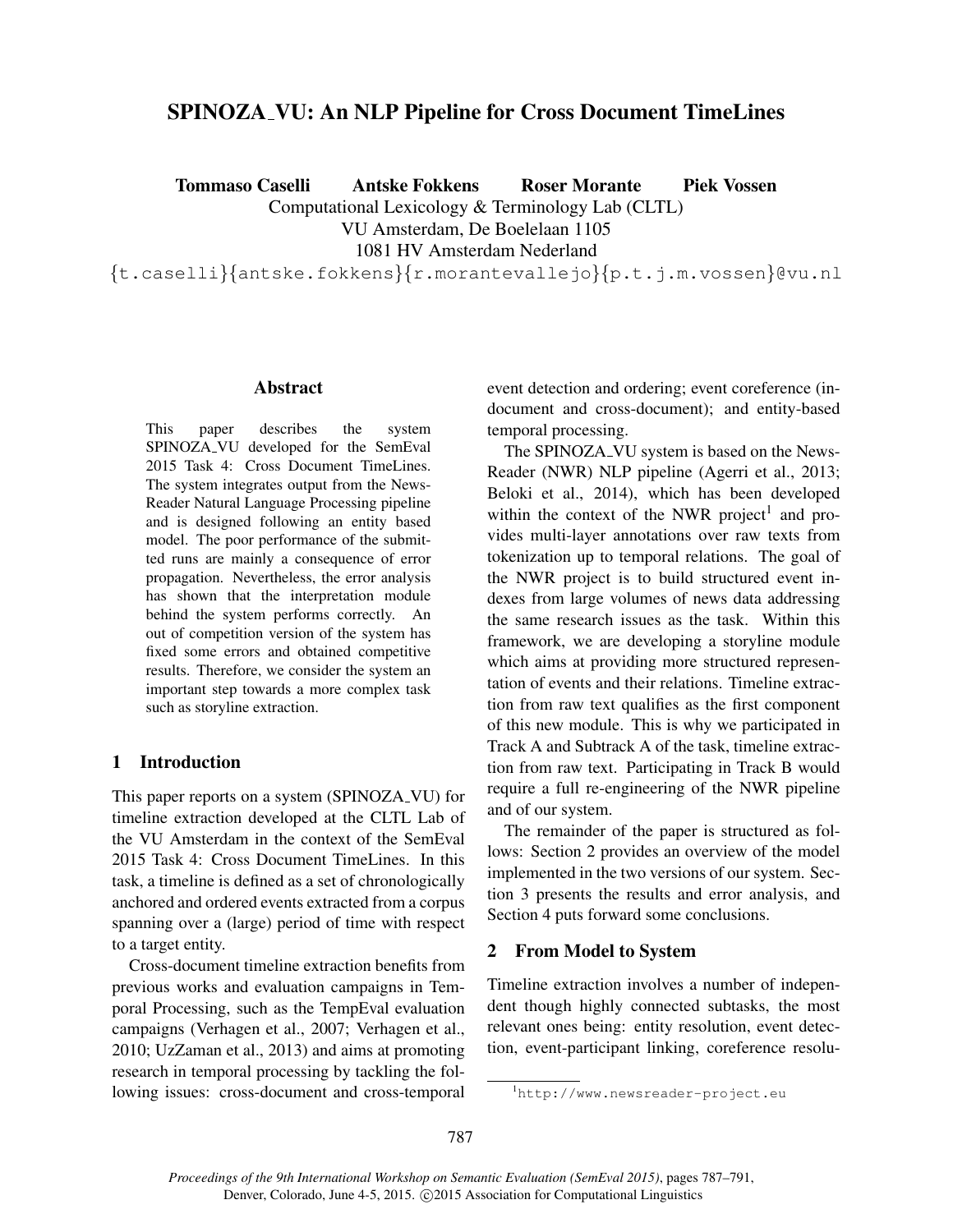tion, factuality profiling, and temporal relation processing (ordering and anchoring).

We designed a system that addresses these subtasks, first at document level, and then, at crossdocument level. We diverted from the general NWR approach and adopted an entity based model and representation rather than an event based one in order to fit the task. This means that we used entities as hub of information for timelines. Using an entity driven representation allows us to better model the following aspects:

- Event co-participation: the data collected with this method facilitates the analysis of the interactions between the participants involved in an event individually;
- Event relations: in an entity based representation, event mentions with more than one entity as their participants will be repeated in the final representation (both at in-document at crossdocument levels); such a representation can be further used to explore and discover additional event relations<sup>2</sup>;
- Event coreference: we assume that two event mentions (either in the same document or in different documents) are coreferential if they share the same participant set (i.e., entities) and occur at the same time and place (Chen et al., 2011; Cybulska and Vossen, 2013);
- Temporal relations: temporal relation processing can benefit from an entity driven approach as sequences of events sharing the same entities (i.e., co-participant events) can be assumed to stand in precedence relation (Chambers and Jurafsky, 2009; Chambers and Jurafsky, 2010).

#### 2.1 The SPINOZA\_VU System

The NWR pipeline which forms the basis of the SPINOZA VU system consists of 15 modules carrying out various NLP tasks and outputs the results in NLP Annotation Format (Fokkens et al., 2014), a layered standoff representation format. Two versions of the system have been developed, namely:

- SPINOZA\_VU\_1 uses the output of a state of the art system, TIPSem (Llorens et al., 2010), for event detection and temporal relations;
- SPINOZA\_VU\_2 is entirely based on data from the NWR pipeline including the temporal (TLINKs) and causal relation (CLINKs) layers.

The final output is based on a dedicated rulebased module, the TimeLine (TML) module. We will describe in the following paragraphs how each subtask has been tackled with respect to each version of the system.

Entity identification Entity identification relies on the entity detection and disambiguation layer (NERD) of the NWR pipeline. Each detected entity is associated with a URI (a unique identifier), either from DBpedia or a specifically created one based on the strings describing the entity. We extracted the entities by merging information from the NERD layer with that from the semantic role labelling (SRL) layer. We retained only those entity mentions which fulfil the argument positions of proto-agent (Arg0) or proto-patient (Arg1) in the SRL layer.

Event detection and classification The SPINOZA VU 1 event module is based on TIPSem, which provides TimeML compliant data. We developed post processing rules to convert the TimeML event classes (OCCURRENCE, STATE, I ACTION, I STATE, ASPECTUAL, REPORT-ING and PERCEPTION) to specific FrameNet frames (e.g., *Communication*, *Being in operation*, *Body movement*) and/or Event Situation Ontology (ESO) types (Segers et al., 2015) (e.g., *contextual*), which correspond to the event types specified in the task guidelines. For instance, not all mentions of TimeML I STATE, I ACTION, OCCURRENCE and STATE events can enter a timeline. The alignment with FrameNet and ESO is made by combining the data from the Word Sense Disambiguation (WSD) layer of the pipeline with Predicate Matrix (version 1.1) (Lacalle et al., 2014).

As for the SPINOZA<sub>-VU-2</sub>, we have used the NWR SRL layer to identify and retain the eligible events. In this case the access to the Predicate Matrix is not necessary as each predicate in the SRL layer is also associated with corresponding FrameNet frames and ESO types. Only the pred-

<sup>&</sup>lt;sup>2</sup>We are referring to a broader set of relations that we labeled as "bridging relations" among events which involve coparticipation, primary and secondary causal relations, temporal relations, and entailment relations.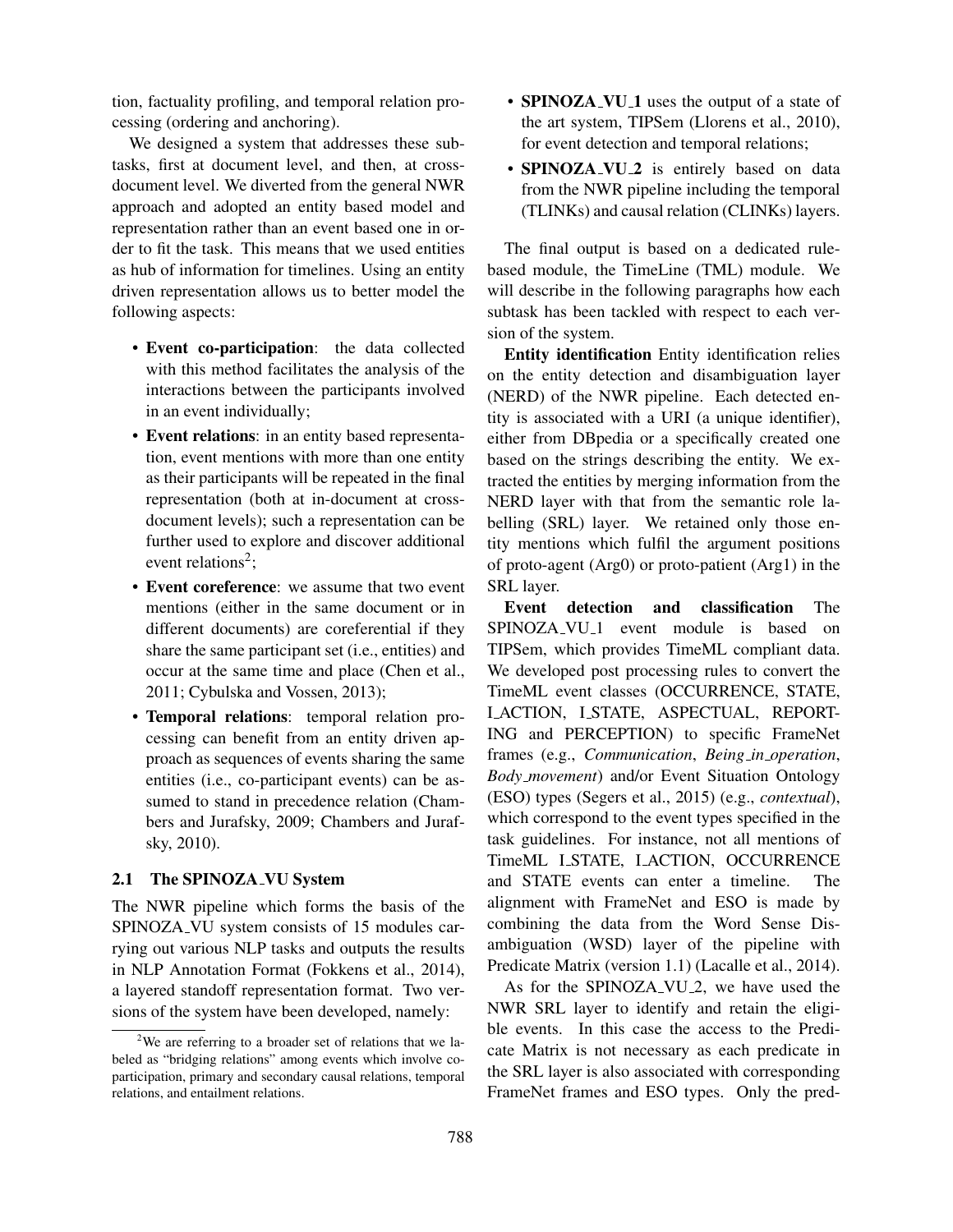icates matching specific FrameNet frames and/or ESO types were retained as candidate events.

Factuality The factuality filter consists of a collection of rules in order to determine whether an event is within the scope of a factuality marker negating an event or indicating that it is uncertain, in which case the event is excluded from the set of eligible events. Factuality markers are different types of modality and negation cues (adverbs, adjectives, prepositions, modal auxiliaries, pronouns and determiners). For instance, if a verb has a dependency relation of type AM-MOD with a modal auxiliary is excluded from the candidate event in the timeline.

Coreference relations Two levels of coreference need to be addressed: in-document and crossdocument. As for the former, both versions of the system rely on the coreference layer (COREF layer) of the pipeline. Concerning the cross-document level, two strategies have been implemented:

- Cross-document entity mentions are identified using the URI links associated with entity mentions; all entity mentions from different documents sharing the same URIs are associated with the same entity instance;
- Cross-document event coreference is obtained during a post-processing step of the timeline creation following the assumption that two event mentions denote the same event instance (i.e., they co-refer) if they share the same participants, time of occurrence and (possibly) location. Entity-based timelines are used as a basis to identify instances of cross-document event coreferential expressions.

Temporal Relations For the SPINOZA\_VU\_1 version, we used the Temporal Relations from TIPSem (TLINKs), including temporal expression detection and normalization. For the SPINOZA\_VU\_2 version, we used the TLINK and CLINK layers of the NWR pipeline. As for the CLINK layer, we converted all causal relations into temporal ones, with the value BEFORE. For both versions of the system we maximized temporal anchoring by recovering the beginning or end point of temporal expressions of type DURATION and resolving all TLINKs between a temporal expression and a target event except "IS INCLUDED" relations into an anchoring relation.

TimeLine Extraction The TimeLine Extraction  $(TML)$  module<sup>3</sup> harmonizes and orders crossdocument temporal relations (anchoring and ordering). It provides a method for selecting the initial (relevant) temporal relations (namely, all anchoring relations) and enhance an updating mechanism of information so that additional temporal relations (both anchoring and ordering relations) can be inferred. Timelines are first created at a document level and subsequently merged. The cross-document timeline model is event-based and aims at building a global timeline between all events and temporal expressions regardless of the target entities. This approach allows us to also make use of temporal information provided by events that are not part of the final timelines. Finally, the target entities for the timelines are extracted using two strategies: i) a perfect match between the target entities and the DBpedia URIs, and ii) the Levenshtein distance (Levenshtein, 1966) between the target entities and the URIs. For this latter strategy, an empirical threshold was set to maximize precision on the basis of the trial data.

# 3 Results and Error Analysis

In Table 1 we report the results of both versions of the system for Track A - Main. We also include the results of the best performing system and out of competition results of a new version of the system (OC SPINOZA VU), which obtained competitive results with respect the best system, WHUNLP<sub>-1</sub>.

| <b>System Version</b> | Corpus 1 | Corpus 2 | Corpus 3 | Overall |
|-----------------------|----------|----------|----------|---------|
| SPINOZA_VU_1          | 4.07     | 5.31     | 0.42     | 3.15    |
| SPINOZA_VU_2          | 2.67     | 0.62     | 0.00     | 1.05    |
| OC_SPINOZA_VU         | 7.50     | 6.64     | 6.59     | 7.12    |
| Best system           |          |          |          |         |
| WHUNLP <sub>-1</sub>  | 8.31     | 6.01     | 6.86     | 7.28    |

Table 1: System Results (micro F1 score) for the SemEval 2015 Task 4 Task A - Main Track.

The OC SPINOZA VU system is based on SPINOZA\_VU\_2, and the main differences concern temporal relations identification at in-document and cross-document level, and entity extraction. In particular, we assume that: if a temporal expression

BiographyNet/tree/master/

<sup>3</sup>https://github.com/antske/

TimeLineExtraction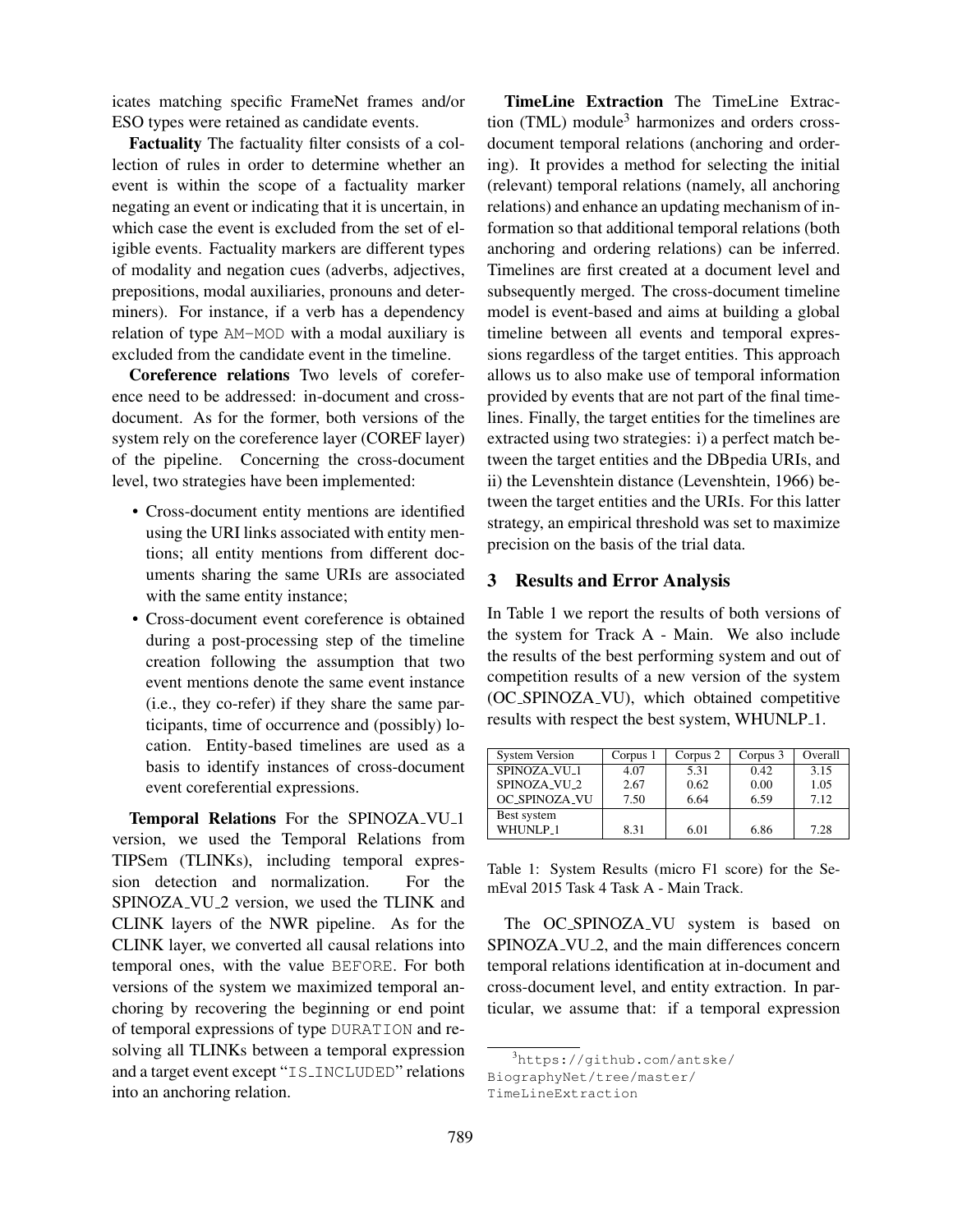occurs in the same sentence of an event, the temporal expression is the event's temporal anchor; if no temporal expression occurs in the same sentence, we check if there are any temporal expressions in the two previous sentences or, if any, in the one following it. The event is then anchor to the closest temporal expression identified. Finally, if no temporal expression can be found in this sentence window, no temporal anchor is assigned to the event. As for event ordering, we have used the order of appearance of the event in the document to establish precedence relations. The final timeline is obtained by ordering cross-document event with a modified version of the TML module based on time anchors only. Entity extraction is extended by adding pure substring match.

Table 2 reports the results of the submitted systems and of the out of competition one. No other results are reported for Track A - Subtask A because only our system participated. The null results of the out of competition system are due to the modified version of the TML module.

| <b>System Version</b> | Corpus 1 | Corpus 2 | Corpus 3 | Overall |
|-----------------------|----------|----------|----------|---------|
| SPINOZA VU 1          | 1.20     | 1.70     | 2.08     | 1.69    |
| SPINOZA_VU_2          | 0.00     | 0.92     | 0.00     | 0.27    |
| <b>OC_SPINOZA_VU</b>  | 0.00     | 0.00     | 0.00     | 0.00    |

Table 2: System Results (micro F1 score) for the SemEval 2015 Task 4 Task A - Subtrack.

Overall, the results of the submitted system are not satisfying. Out of 37 entity based timelines, the system produced results only for 31 of them. Three sources of errors occur in both versions of our system. Error analysis yields the following explanations:

Event detection We analyzed both entity-based event detection (all events associated with each target entity) and global event detection (all events regardless of the target entities). On entity-based event detection, SPINOZA\_VU\_1 scores an average F1 score on the 31 detected entities of 23.58 (38.7 precision and 17.35 for recall), whereas SPINOZA\_VU\_2 scores an average F1 of 20.46 (47.83 precision and 13.32 recall). As for global event detection, both versions of the system present a high recall and low precision pattern, although with substantial differences in terms of results. In particular, SPINOZA\_VU\_1 has an average recall of 44.96 and an average precision of 25.5, while SPINOZA\_VU\_2 has an average recall of 77.03 and an average precision of 14.86;

Entity detection This layer is strictly connected to the event detection layer. The lower results are mainly due to the output of the COREF and SRL layers. Missing coreference chains (e.g. "the aircraft" not connected to a target entity like "Airbus A380")) and wrong spans of event arguments negatively impacts on the extraction of candidate events for the timeline;

Event ordering and anchoring The difference in performance between the submitted system and OC SPINOZA VU clearly indicates that there is room for improvement concerning the amount of temporal relations (anchoring and ordering ones) which are extracted. Furthermore, the difference in performance between the Main track and the Subtrack suggests that the main issues concern event ordering rather than their detection or anchoring.

## 4 Conclusions and Future Work

In this paper we presented the SPINOZA VU system for timeline extraction system in the context of the SemEval 2015 Task 4: Cross Document Time-Lines. The low ranking show not only that the task is very complex, but also that there is room for improving the system, as the results of the OC SPINOZA VU system show. The low performance is mainly a consequence of a combination of cascading errors and missing data from the different modules of the system, namely event detection, temporal relation extraction and entity detection. However, on the positive side, the theoretical model that has guided the development of the system can be further extended to address more complex tasks on top of the timeline extraction, such as storyline extraction.

## Acknowledgments

Our thanks to the anonymous reviewers for their suggestions and comments. This work has been supported by EU NewsReader Project (FP7-ICT-2011- 8 grant 316404), the NWO Spinoza Prize project Understanding Language by Machines (sub-track 3) and the BiographyNet project (Nr. 660.011.308), funded by the Netherlands eScience Center.